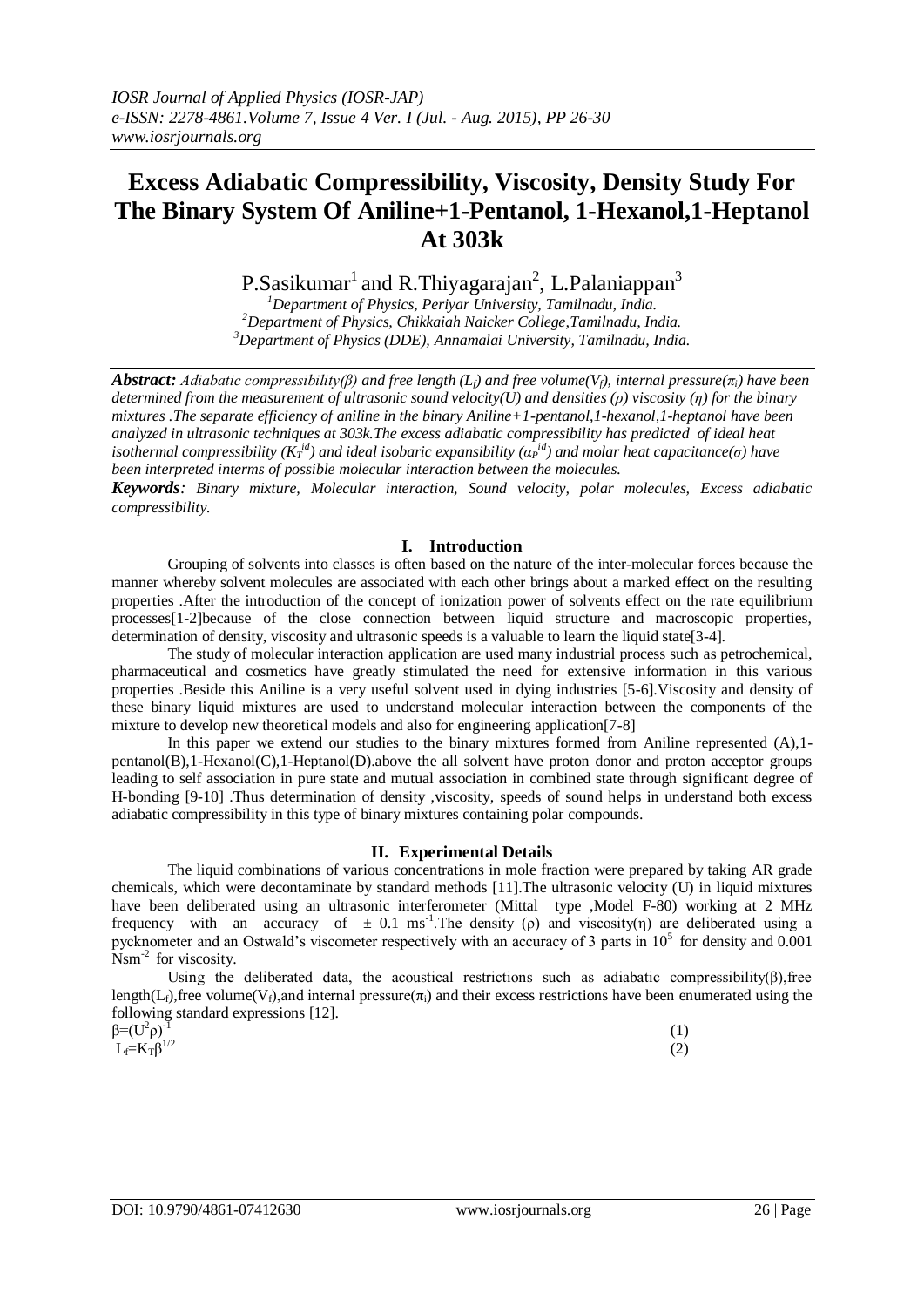$$
V_f = \left[\frac{M_{\text{eff}}U}{\eta k}\right]^{\frac{3}{2}}
$$
 (3)

$$
\pi_i = bRT \left[ \frac{k\eta}{U} \right]^{\frac{1}{2}} \left[ \frac{\rho^{\frac{2}{3}}}{M^{\frac{7}{6}}_{\text{eff}}} \right]
$$
\n(4)

$$
A^{E}=A_{exp}-A_{id}
$$
\n
$$
A_{id} = \sum x_i A_i
$$
\n(5)

 $V_j = \left[\frac{M_S U}{\eta k}\right]^2$ <br>  $\sigma_i = bRT \left[\frac{kT}{M^2}\right]^2$ <br>  $\sigma_i = bRT \left[\frac{kT}{M^2}\right]^2$ <br>  $A^2 = \frac{1}{2\pi k^2}$ <br>  $A^2 = \frac{1}{2\pi k^2}$ <br>  $A^2 = \frac{1}{2\pi k^2}$ <br>  $A^2 = \frac{1}{2\pi k^2}$ <br>  $A^2 = \frac{1}{2\pi k^2}$ <br>  $A^2 = \frac{1}{2\pi k^2}$ <br>  $A^2 = \frac{1}{2\pi k^2}$ <br>  $A^2 = \frac{1}{$ where,  $K_T$  is the temperature dependent constant having a value 201.1209 $\times$ 10<sup>-8</sup> in MKS system, k is a constant equal to  $4.28\times10^{9}$  in MKS system, unconventional of temperature for all liquids, b is the cubical packing fraction taken as 2 for all the liquids, R is the universal gas constant, T is the innovative temperature,  $M_{\text{eff}} = \sum x_i m_i$  where, x is the mole fraction and m is the molecular weight of i<sup>th</sup> component and A<sup>E</sup> stands for excess property of any given parameter,  $A_{exp}$  is the innovative value and  $A_{id}$  is the ideal value [13].

#### **III. Formulae Used**

From the measured data, adiabatic compressibility ( $\beta$ ) and its excess values ( $\beta^E$ ) were calculated using the following standard expression [14]

$$
\beta = 1/\rho U^2
$$
\n
$$
\beta^E = \beta \exp - \beta^{id}
$$
\n(1)

The ideal adiabatic compressibility  $\beta$  (= -(1/V<sup>id</sup>m)/  $\partial$  V<sup>id</sup>m/ $\partial$   $\rho$ )s<sup>id</sup>), is calculated from the usual thermodynamic relation[15] having the ideal isothermal compressibility  $K_T^{id}$ , ideal isobaric expansibility  $\alpha_p^{id}$ , and the ideal molar heat capacitance  $\sigma$  and the experimental temperature T as β

$$
\beta^{\rm id} = \mathbf{K}_{\rm T}^{\ \rm id} - T(\alpha_{\rm p}^{\ \rm id})^2 / \sigma^{\rm id} \tag{1.2}
$$

The consideration of ideal mixing laws of thermodynamic Gibbs an properties[16]demands that the isothermal compressibility, thermal expansibility and the heat capacitance should be expressed in terms of ideal volume fraction  $\varphi$ <sub>i</sub> and hence,

$$
K_{T}^{\text{id}} = \sum \varphi_{i} K_{T,i} \tag{1.3}
$$

$$
\alpha_{\rm p}^{\rm id} = \sum \varphi_{\rm i} \alpha_{\rm p,i} \tag{1.4}
$$

$$
\sigma^{\rm id} = \sum \varphi_i \sigma_i \tag{1.5}
$$

As the molar volume Vm and the molar isobaric heat capacity  $C_{p,m}$  are mole fraction additive, the heat capacitance or the heat capacity per unit volume for the components can be done as

$$
\sigma = C_{p,m}/V_m
$$
  
and the ideal volume fraction as (1.6)

$$
\varphi_i = (X_i V_i) / (\sum X_i V_i) \tag{1.7}
$$

The respective standard values of isothermal compressibility, isobaric expansibility and heat capacity for the components are taken from literature [17,18,19].

### **IV. Result And Discussion**

The observed values of the system of aniline+1-pentanol,1-hexanol,1-heptanol are presented in Table 1.The values of the density (ρ), viscosity (η), and ultrasonic sound (U) shown an increasing trend with increase in mole fraction of aniline in all the systems.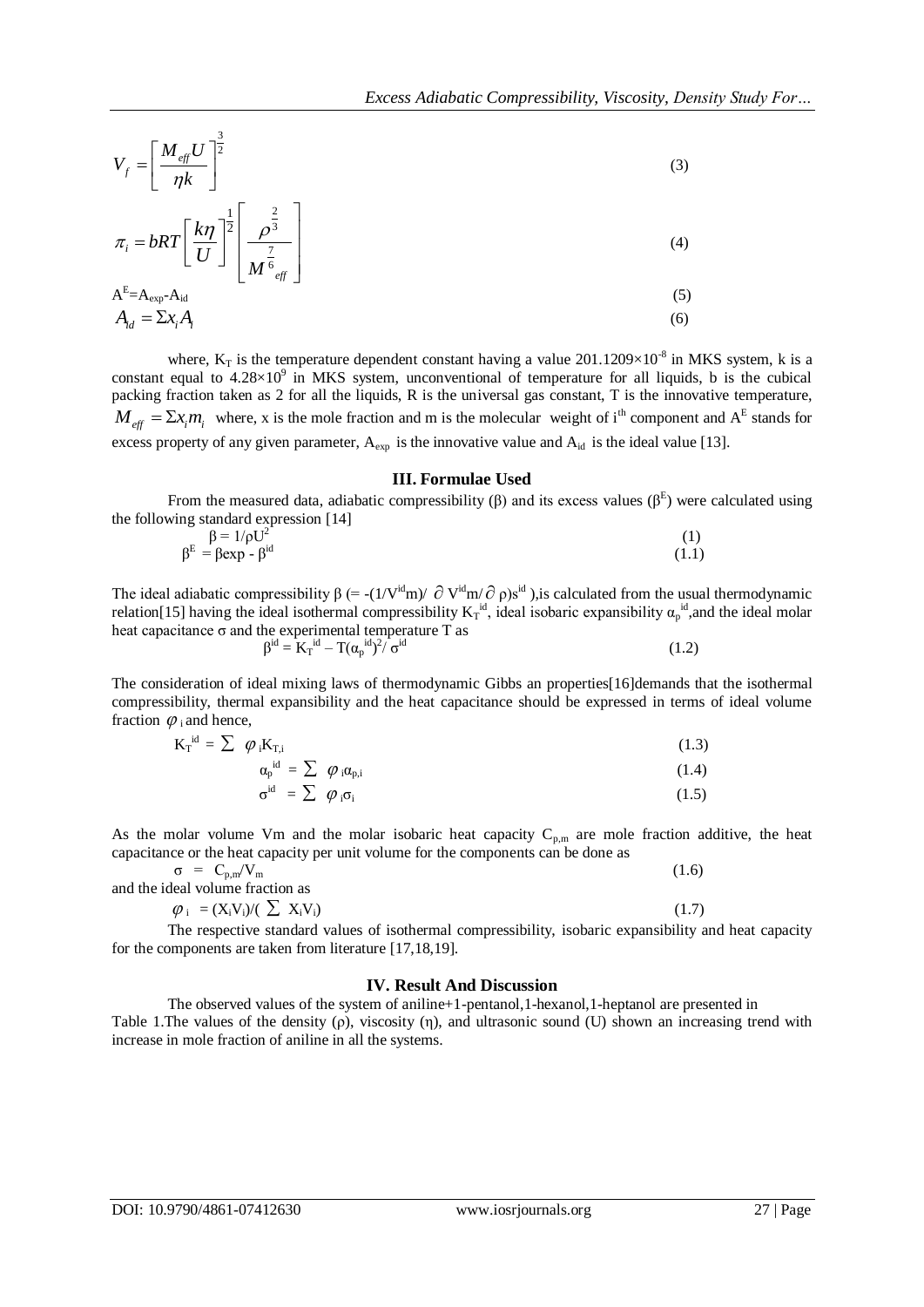| Mole<br>fraction | $pkgm-3$ |               |        | 10 <sup>3</sup><br>$\times$<br>n<br>$N$ sm <sup>-2</sup> |        |        | U ms $^{-1}$ |        |        |
|------------------|----------|---------------|--------|----------------------------------------------------------|--------|--------|--------------|--------|--------|
| of A             | B        | $\mathcal{C}$ | D      | B                                                        | C      | D      | B            | C      | D      |
| 0.0000           | 939.2    | 945.2         | 945.2  | 3.5916                                                   | 5.8342 | 7.3187 | 1253.0       | 1261.3 | 1222.0 |
| 0.0995           | 945.2    | 945.3         | 957.8  | 3.8490                                                   | 4.5567 | 1.3293 | 1347.0       | 1285.0 | 1301.2 |
| 0.1997           | 951.5    | 951.5         | 964.4  | 3.4924                                                   | 4.0137 | 1.4965 | 1358.1       | 1344.5 | 1332.5 |
| 0.3000           | 957.8    | 957.8         | 970.4  | 3.2357                                                   | 3.4281 | 1.6306 | 1401.0       | 1353.0 | 1366.1 |
| 0.3997           | 964.0    | 964.1         | 976.4  | 3.0982                                                   | 3.6795 | 1.6587 | 1429.3       | 1357.8 | 1383.1 |
| 0.5000           | 970.4    | 970.6         | 983.0  | 2.8707                                                   | 3.4732 | 2.1541 | 1494.4       | 1384.5 | 1410.0 |
| 0.6000           | 976.7    | 976.7         | 989.3  | 2.6218                                                   | 3.0677 | 2.6557 | 1510.0       | 1442.0 | 1422.6 |
| 0.7002           | 983.0    | 983.3         | 995.6  | 2.3335                                                   | 2.8003 | 2.8545 | 1554.2       | 1473.3 | 1465.0 |
| 0.8000           | 989.3    | 989.4         | 1001.9 | 2.1679                                                   | 2.5472 | 3.2385 | 1594.6       | 1532.4 | 1493.5 |
| 0.9002           | 995.6    | 995.7         | 1008.2 | 1.5150                                                   | 2.2907 | 3.5719 | 1612.0       | 1559.0 | 1566.2 |
| 1.0000           | 1001.9   | 1001.2        | 1014.5 | 2.9612                                                   | 2.9612 | 2.9612 | 1614.3       | 1614.3 | 1614.3 |
|                  |          |               |        |                                                          |        |        |              |        |        |

**Table 1:** Values of density (ρ), viscosity (η), and ultrasonic velocity (U) Of aniline (A) +1-pentanol (B),1 hexanol (C),1-heptanol (D) at 303k

As ρ increases, the number of particles in a given region is increased and this leads to quick transfer of sound energy and thus velocity also increases [20], As aniline having a high boiling point, the energy between molecules of aniline is so high that the molecular bonds of aniline cannot be ruptured, whereas for 1-hexanol,it is not so. The increasing mole fraction aniline supports rupturing of components and hence, decrease in viscosity [21] is expected. All the observed values vary non-linearly and this indicates the existence of interaction in the medium. This is in line with the observation made in some binary systems [22].

| <b>Table 2:</b> Values of adiabatic compressibility( $\beta$ ), free length( $L_i$ ), free volume( $V_i$ ) and internal pressure( $\pi_i$ ) of |
|------------------------------------------------------------------------------------------------------------------------------------------------|
| $aniline(A)+1-pentanol(B),1-Hexanol(C),1-Heptanol(D)$ at 303k.                                                                                 |

| Mole<br>fraction | $\beta \times 10^{10}$<br>$pa^{-1}$ |               |        | $\times$<br>$L_f$<br>$10^{11}$<br>m |        |        | $V_f \times 10^7$ m <sup>3</sup><br>$mol-1$ |        |        | $\pi$ <sub>i</sub> $\times$ 10 <sup>8</sup><br>pa |        |        |
|------------------|-------------------------------------|---------------|--------|-------------------------------------|--------|--------|---------------------------------------------|--------|--------|---------------------------------------------------|--------|--------|
| of A             | B                                   | $\mathcal{C}$ | D      | B                                   | C      | D      | B                                           | C      | D      | B                                                 | C      | D      |
| 0.0000           | 6.7810                              | 6.6500        | 7.0846 | 5.2372                              | 5.1864 | 5.3532 | 0.1926                                      | 0.1172 | 9.6516 | 9.0782                                            | 9.7498 | 9.5609 |
| 0.0995           | 5.8307                              | 6.4070        | 6.1662 | 4.8564                              | 5.0907 | 4.9942 | 0.1950                                      | 0.1723 | 1.3291 | 9.1155                                            | 8.6224 | 4.0786 |
| 0.1997           | 5.6978                              | 5.8137        | 5.8398 | 4.8007                              | 4.8493 | 4.8602 | 0.2304                                      | 0.2200 | 1.1185 | 8.6332                                            | 8.0349 | 4.3989 |
| 0.3000           | 5.3190                              | 5.7031        | 5.5224 | 4.6384                              | 4.8030 | 4.7262 | 0.2730                                      | 0.2726 | 0.9896 | 8.1616                                            | 7.5135 | 4.6650 |
| 0.3997           | 5.0773                              | 5.6324        | 5.3519 | 4.5318                              | 4.7731 | 4.6527 | 0.3028                                      | 0.2474 | 0.9513 | 7.8888                                            | 7.7727 | 4.8161 |
| 0.5000           | 4.6142                              | 5.3758        | 5.1167 | 4.3202                              | 4.6631 | 4.5493 | 0.3660                                      | 0.2742 | 0.6403 | 7.4117                                            | 7.7031 | 5.6000 |
| 0.6000           | 4.4903                              | 4.9236        | 4.9944 | 4.2618                              | 4.4627 | 4.4948 | 0.4295                                      | 0.3462 | 0.4584 | 7.0295                                            | 7.2034 | 6.3794 |
| 0.7002           | 4.2112                              | 4.6864        | 4.6797 | 4.1272                              | 4.3538 | 4.3507 | 0.5383                                      | 0.4041 | 0.4154 | 6.4840                                            | 6.0392 | 6.3245 |
| 0.8000           | 3.9751                              | 4.3043        | 4.4744 | 4.0098                              | 4.1726 | 4.2542 | 0.6296                                      | 0.4878 | 0.3416 | 6.1574                                            | 6.5666 | 7.3245 |
| 0.9002           | 3.8651                              | 4.1323        | 4.0433 | 3.9540                              | 4.0883 | 4.0441 | 1.1048                                      | 0.5787 | 0.3059 | 5.1085                                            | 6.2670 | 7.8246 |
| 1.0000           | 3.8641                              | 3.8298        | 3.6455 | 3.8641                              | 3.9359 | 3.8400 | 0.4199                                      | 0.4085 | 0.2730 | 7.0558                                            | 7.1109 | 8.2187 |

The calculated values of adiabatic compressibility(β),intermolecular free length( $L_f$ ),free volume( $V_f$ ) and internal pressure( $\pi_i$ ) are given in **Table 2**.All the these parameters invariably show a decreasing trend with increase in mole fraction of aniline expect  $V_f$  in 1-heptanol system. In 1-hexanol system ,unlike the other systems,  $V_f$  shows an increasing trend and all the other parameters, i.e.,  $\beta$ ,  $L_f$ , and  $\pi_i$  shows a decreasing trend with increase in mole fraction of aniline irrespective of the alcohol type.

The compactness of the system with increase in mole fraction of aniline is indicated by reduced  $\beta$ values and the same is favored by the decreasing trend of  $L_f$ . Such trend was noticed in some similar liquid systems [23]. A continuous decrease in  $\beta$  or  $L_f$  is a clear evidence for the existence of strong interactions. Such strong interaction may be due to charge transfer, dipole-dipole, dipole-induced dipole, etc.



DOI: 10.9790/4861-07412630 www.iosrjournals.org 28 | Page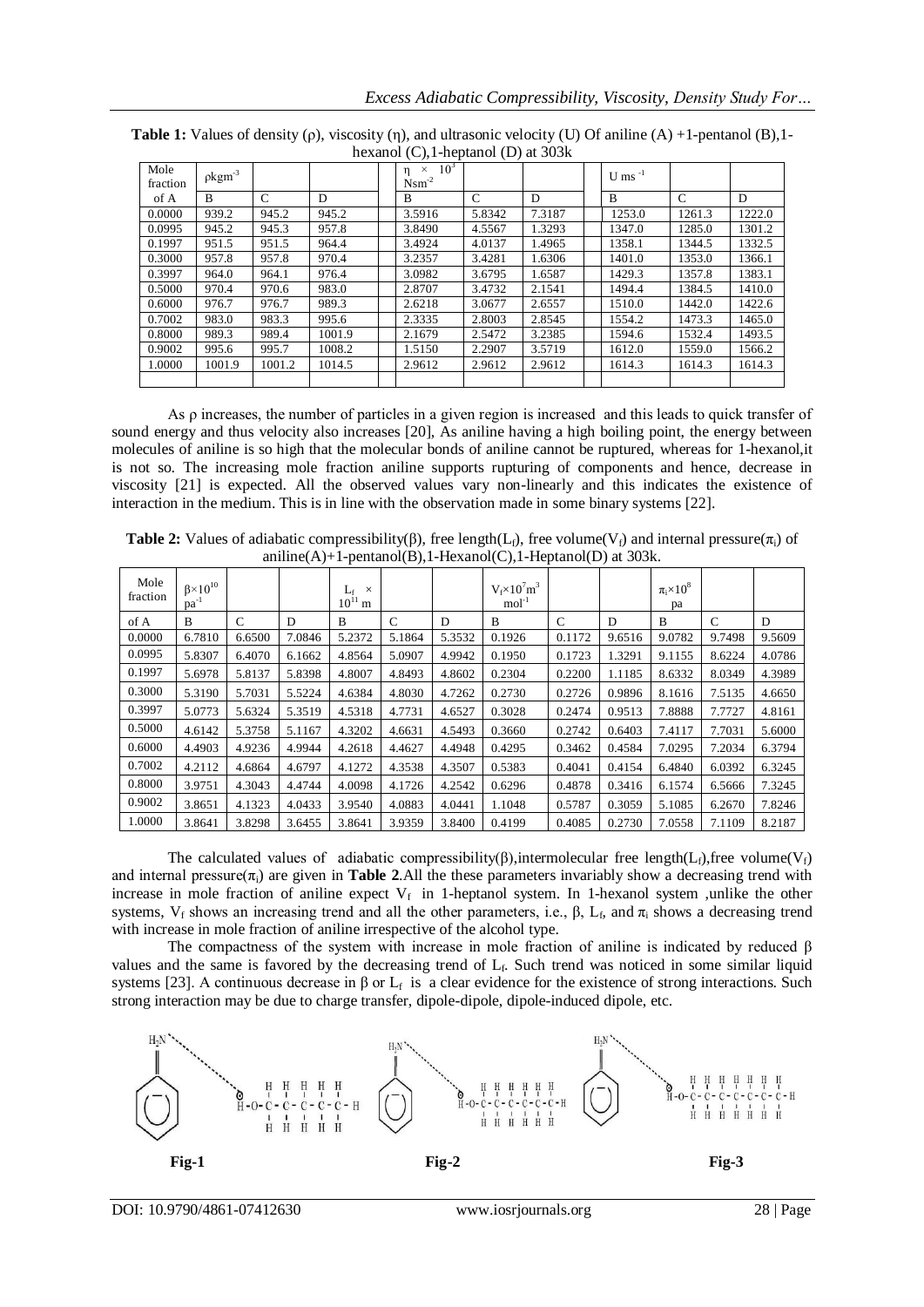Shows **Fig-1,2,3**, Aniline as a polar solvent, is certainly to some extent associated by dipole-dipole interaction, and is of particular interest because of the absence of any significant structural effects due to lack of hydrogen bonds, therefore it may work as on aromatic, with amino groups is comparatively a strong electron donor. The H atoms in the NH<sup>2</sup> group can also play the role of electron acceptors centers, and high dielectric constant with large dipole moment. so it can interact easily other molecules[24].

All the three alcohols are having one hydroxyl group with increasing number of methyl groups. The hydrophilic hydroxyl groups in all three alcohols can interact with the amino group of aniline, and thus dipoledipole, dipole-induced dipole type interaction are evident in all three systems [25].



**Fig-4.** Mole fraction vs excess adiabatic compressibility at 303 k.



**Fig-5.** Mole fraction vs excess free length at 303k.



**Fig-6.** Mole fraction vs excess free volume at 303k.